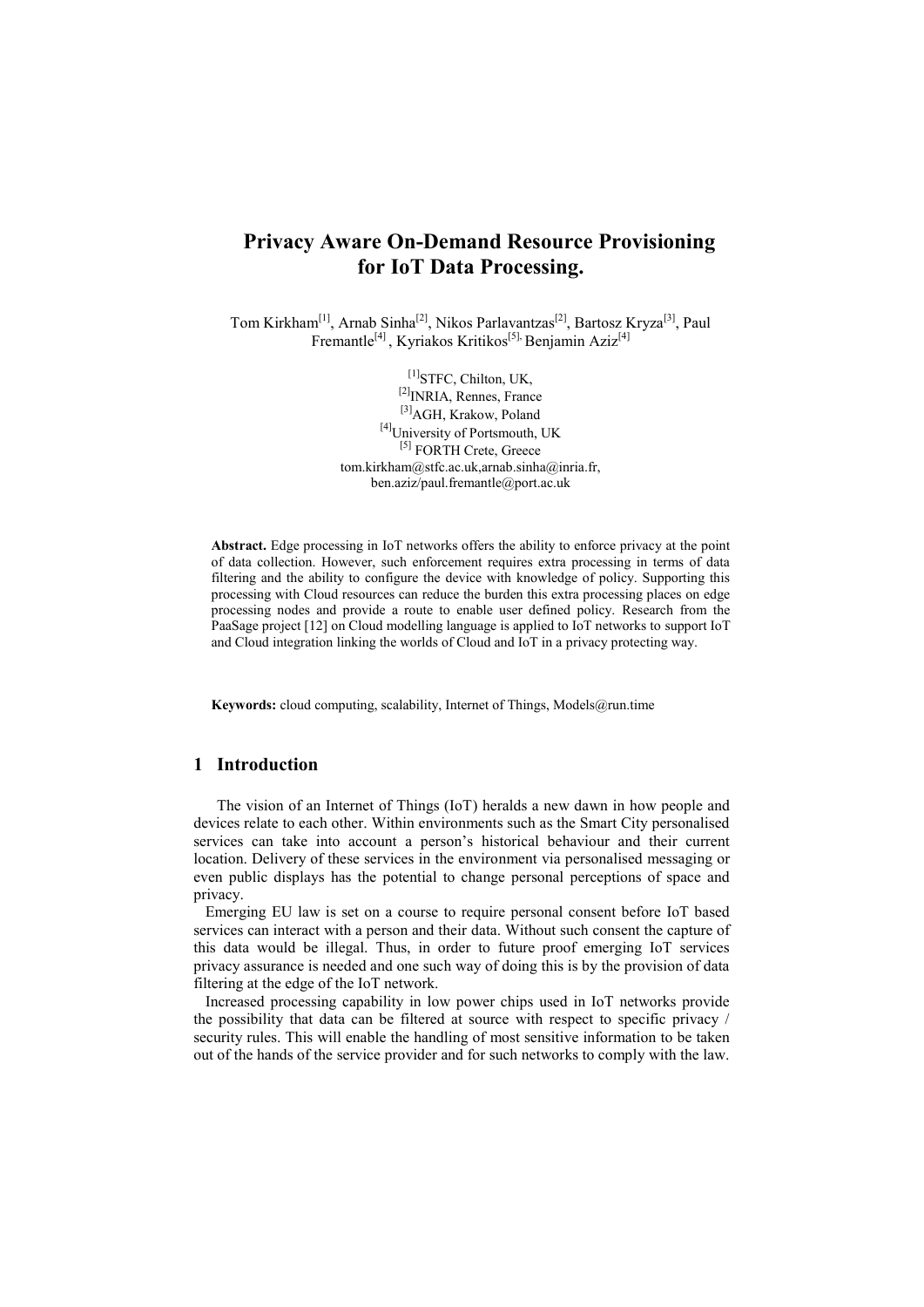However, such privacy filtering adds latency to the core operation of the sensor board and in data intensive applications can cause potential bottlenecks in relation to quality of service.

 In order to counter this, hybrid IoT data processing solutions for both privacy and service provision are needed. Such solutions will enable IoT networks to embrace the benefits of both processing at the edge and extra capacity from the Cloud. Existing work in the model-driven Cloud community illustrates how data can be sent to specific cloud infrastructures based on requirements associated with it. Using Smart City requirements from Canary Wharf this paper illustrate how such an approach can be applied to IoT in the Smart City.

## **2 Adapting to Context**

 Personal interaction with devices and sensors in terms of both passive and interactive engagements are set to change human conceptions on how data is shared. For example, current data shared using traditional social networking technologies such as Facebook is largely reliant on personal input. Within IoT connected environments, data sourced from fixed and mobile sensors is often collected automatically. As privacy awareness in the online domain influences behaviour in terms of choice of websites and data shared, within IoT environments it could change the places people go and choices they make.

## **2.1 Consent**

 Emerging EU legislation for consent from data subjects prior to data processing in IoT environments is in-line with current approaches to privacy in the online data sharing domain. Within the online community this can be seen manifest in the notification panels asking for consent to track Cookies on most websites. Within the IoT community the approach to achieve this is yet to be defined.

 A key challenge in gaining this consent is to determine when and where the consent is required. Personal data in IoT is often produced from multiple sources and varieties of contexts, it differs from web services where data sources are often fixed and application specific. Add to this supported processing on remote infrastructure and the extent to which and prior consent is valid becomes cloudy.

 To manage this complexity consent can be better managed in models of deployment and use. In that way the application can investigate such models to ensure consent before the data is processed. Using user defined policy such as in [1] is one way of describing this complex consent as illustrated in Figure 1.

#### *Identity + Data / Policy*

Fig 1: Typical Model for Privacy Provision in Web Service Environments

 Supporting these policies with deployment models can apply the context and is present in work developed in [2] as illustrated in Figure 2.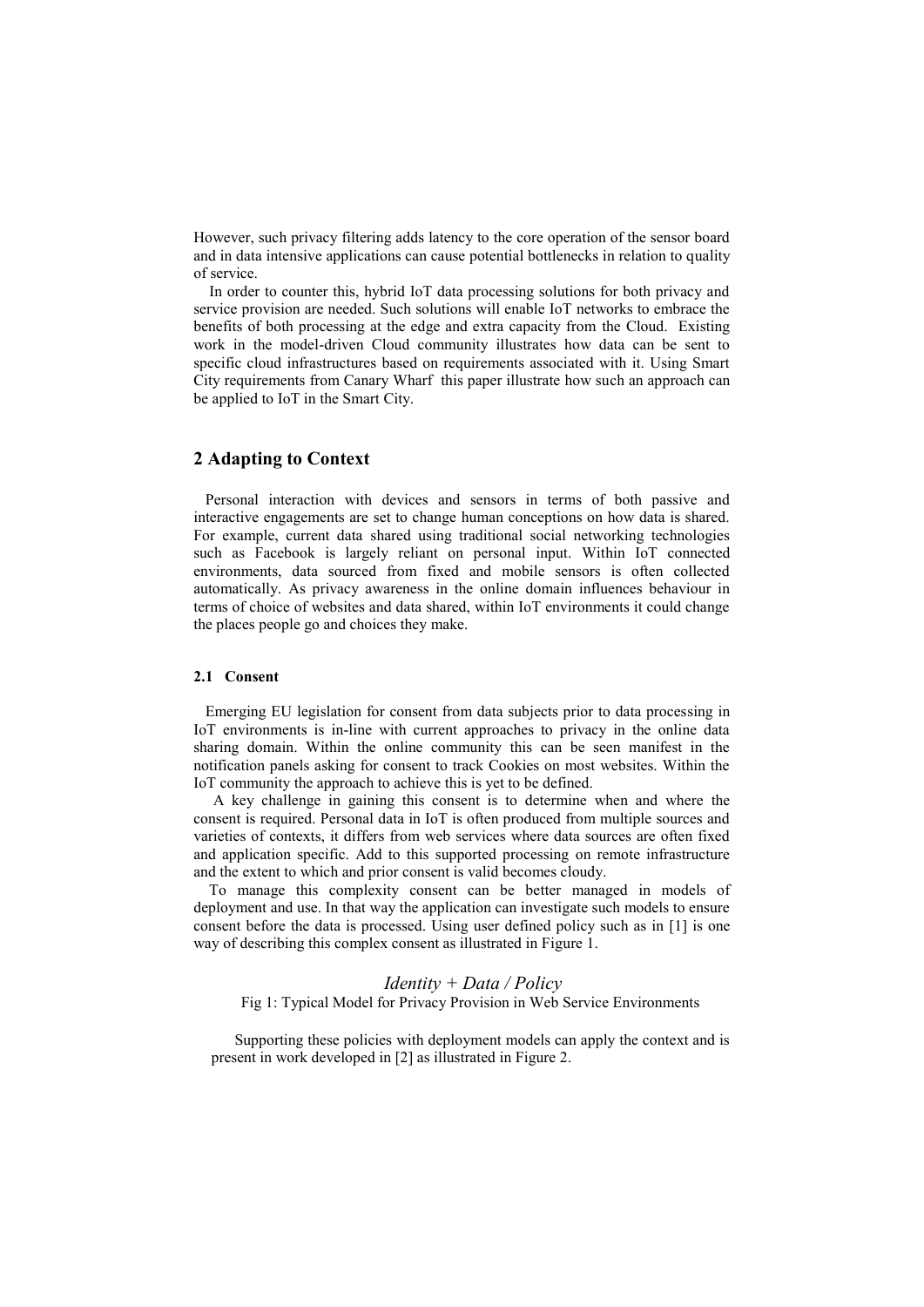## *Identity + (Data \* Context) / Policy*

#### Fig 2: Model for Privacy Provision in IoT Environments

 Thus applying context to the equation can significantly enhance the sensitivity of the data. This is a particular concern with IoT devices, where the data collected may include significant amounts of meta-data and contextual data which can infringe on privacy. For example, it has been shown that sensors such as accelerometers have unique "fingerprints" that can be used to identify the device [8]. In a typical application data will consist of different privacy levels and how these levels are handled will be described in the model. Taking these concerns into account during processing proposes a problem of adaptation between the device and supporting cloud in both privacy and quality terms.

#### **2.2 Adaptation**

 Edge processing at a significant level in IoT environments is a relatively new phenomenon and related directly to the increasing power in terms of processing and decreasing energy consumption of microchips [3]. From a security perspective, filtering data at the edge enables data marked as private by users to be discarded at source. In addition it can reduce the amount of metadata and contextual data that is published. This reduces both the volume of data to process and the threat of leaked private data. However, for data intensive applications that run complex data analysis, computation at the edge is not always suitable. Edge computation adds delays on data collection and processing and forms a potential bottleneck. A solution to this problem is to support this processing by using either local or remote computing power, one way is to present flexible and on-demand Cloud-based support. The provision of such resource can be realised using the PaaSage platform.

 The PaaSage project delivers an open, integrated platform to support model-based lifecycle management of applications executing on multiple cloud infrastructures. Specifically, the PaaSage platform support the generation of application deployment models to best satisfies application owner requirements. When run-time events make the current deployment unsatisfactory (e.g., QoS constraints are violated, or application owner requirements are changed), the platform dynamically adapts this deployment in the most efficient and reliable way. Adaptation in PaaSage relies on the models $@$ run.time approach. Following this approach, the platform maintains models of the running deployment, requirements as well as environment properties. These models are continually updated through monitoring and form the basis of detecting deviations between the current deployment and requirements, of generating a target application deployment, and of transforming the current deployment into the target deployment.

 In the context of IoT applications, the PaaSage platform can be used to optimally provide cloud resources when edge resources are insufficient. Specifically, the platform can monitor resource utilisation in the device and automatically trigger the deployment of additional data processing modules on cloud resources. The number and types of virtual machines and the associated cloud provider are selected in order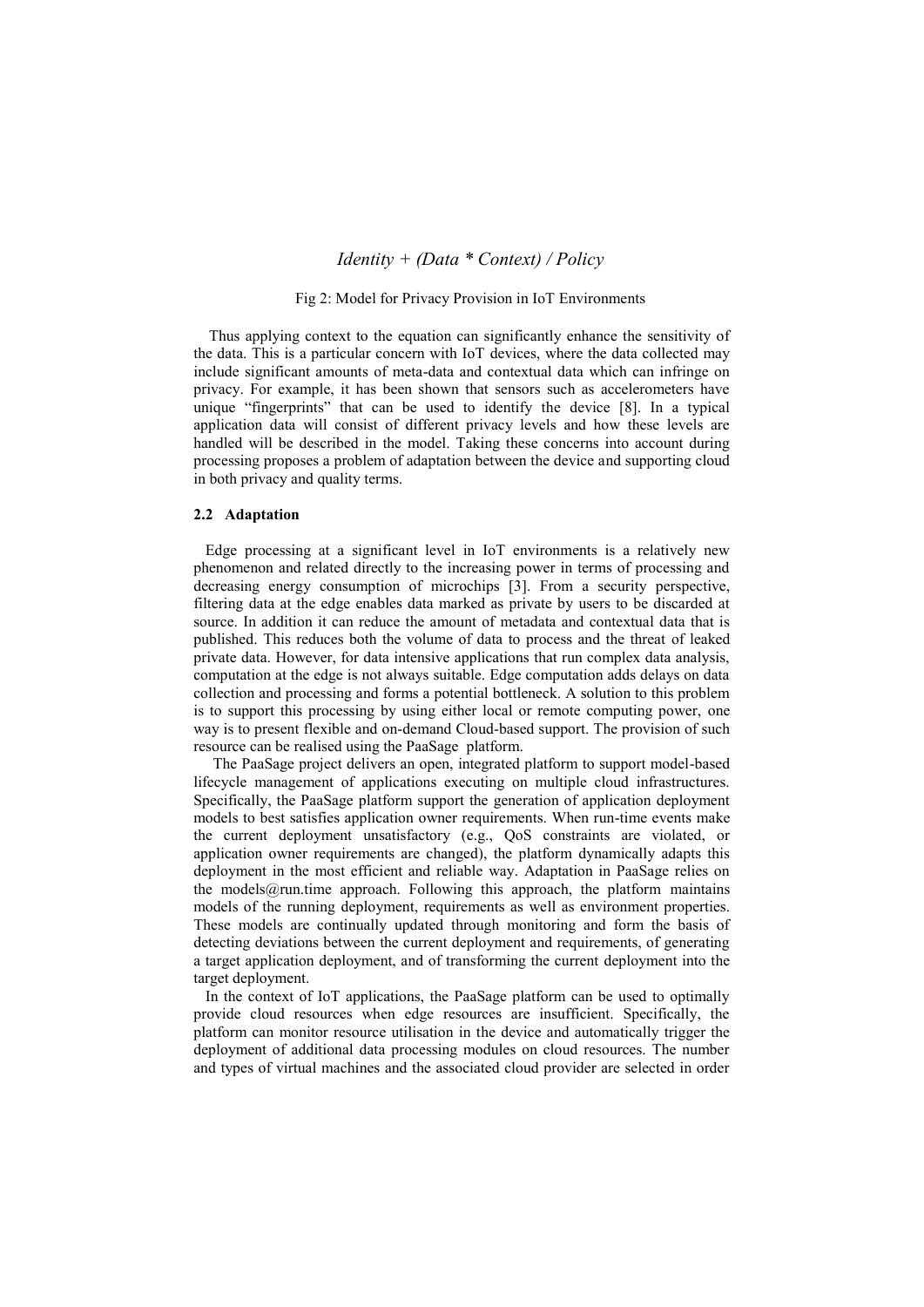to best satisfy the application's performance, security, energy consumption, and cost requirements. The selected application deployment can then be dynamically adapted when the platform identifies a better target deployment or when environment conditions change (e.g., workload variations, price changes of cloud providers).

 PaaSage provides a set of interfaces to configure and monitor the Cloud. It not only enables non cloud specialists from the IoT domain to set specific deployment requirements such as security and quality of service but also to monitor how these requirements are respected during execution. Supporting the deployment and execution are Reasoning components that look to find optimal deployments based on user requirements and monitored metrics from the infrastructure (which can include the IoT network). From an IoT perspective this constant management of the Cloud environment ensures that security and quality can be maintained at the pace of change at the IoT platform.

## **3 Models**

 The PaaSage platform consists of various components that handle the life-cycle phases of configuration, deployment and execution of multi-cloud applications. Central to the operation of these components is the Cloud Application Modelling and Execution Language (CAMEL). This acts as a thread throughout each phase ensuring application deployment requirements are applied on multiple aspects of multi-cloud applications. These include operations such as provisioning and deployment topology, provisioning and deployment requirements, service-level requirements, metrics, scalability rules, providers, organisations, users, roles, security controls, execution contexts, and execution histories. Applying these models to link user requirements to the operation of IoT networks will enable the edge IoT processor to adopt privacy sensitive flexible Cloud based resource provisioning.

#### **3.1 Handling constraints towards privacy**

 The PaaSage platform can enforce data privacy in various ways through the CAMEL model. Firstly, it uses organisation models in the life-cycle phases of deployment and execution for representing organisations and users associated with a cloud-based application. For this purpose, the organisation package of the CAMEL metamodel is based on the organisation subset of CERIF [10], which is a modelling framework for specifying organisations, users and other entities in the research domain. It is an EU recommendation [11] for information systems related to research databases used for standardising research information and fostering research information exchange.

 The CERIF model for an organisation contains blocks of information about the list of data centres offered by the organisation, the organisation itself, its users and user groups as well as the permissions and role assignments issued by the organisation. CERIF enables varied organisations to express user privileges in relation to data processing and mpa permissions in federated environments. This mapping of identity will provide the edge processor with the ability to handle data from multiple organisations.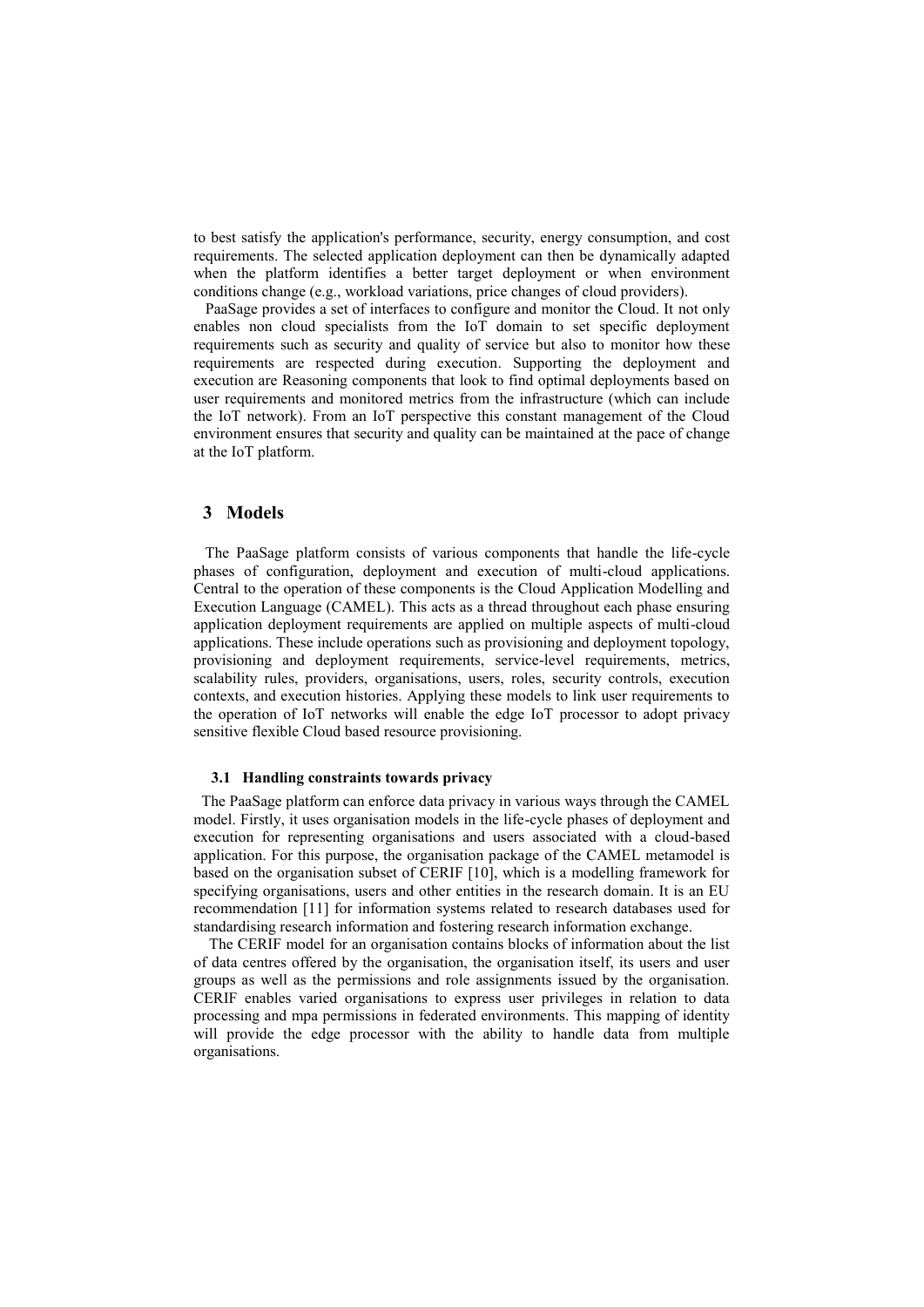Secondly, data privacy could be maintained by specifying location requirements, involving one or more locations. A location can be either a geographical-based location (e.g., region or country) or a cloud location (i.e., a location specific to a cloud provider). This type of requirement is attached in deployment models either at the global level or at the local VM level. In this way, the end-user can specify a set of locations which should hold either for all the specified VMs or for a specific VM.

 It is the responsibility of the PaaSage *Upperware* component, and particularly of the *Reasoner* sub-component, to consider such requirements in order to guarantee that all instances of VMs to be generated are situated in the respective locations included in these requirements. This can ensure any constraints in relation to location of data processing can also be applied in the filtering at the IoT edge processing. This is particularly significant for mobile sensors where data collected in some locations could be processed in the Cloud or edge whilst other locations can be marked as private.

 CAMEL has the ability to create a digital form of the specification of all possible security controls as they have been identified by Cloud Security Alliance (CSA) and store them. A security control is identified by a name , a particular domain and sub-Domain, a textual description and to a set of security properties and metrics that it links to. In this way, when security requirements will need to be defined, the end-user will have the opportunity to select the security controls that better satisfy his/her needs by either browsing the respective security control list or making focused searches.

 Integrating IoT specific controls into this list would enhance the security of distributed IoT networks by ensuring that the Cloud fits to the IoT deployment. A key benefit of edge processing is the simplification of data processing at a local level to the sensor. As this can reduce risk of data propagation as opposed to when it is processed in the Cloud. In cases where data has to be taken from the edge to the Cloud (such as in the need for extra processing power) PaaSage can look to tailor specific Cloud deployments to suit data sensitivity.

 This flexibility is of key importance as it is likely that data from the IoT network can be of various levels of sensitivity depending on sensors and context. The ability for a supportive Cloud to adapt to this when providing extra resource to the edge is a key motivation in using PaaSage to support IoT data processing.

#### **3.2 Managing Adaptability**

 CAMEL supports monitoring and scalability information in the deployment model and this is used to trigger dynamic adaptation. Specifically, the platform detects specified events, such as violations of service-level objectives or component failures, and enacts adaptation actions, such as vertical scaling, horizontal scaling, relocating components to different clouds as well as application restructuring.

 Within the IoT environment adaptation may also be triggered by monitoring on the device to trigger a Cloud burst or the availability of a deployment model that better satisfies user requirements and goals (e.g., taking into account updated cloud provider offerings). Importantly, the PaaSage platform continually seeks to optimise application operation by finding better deployment models and enacting them in a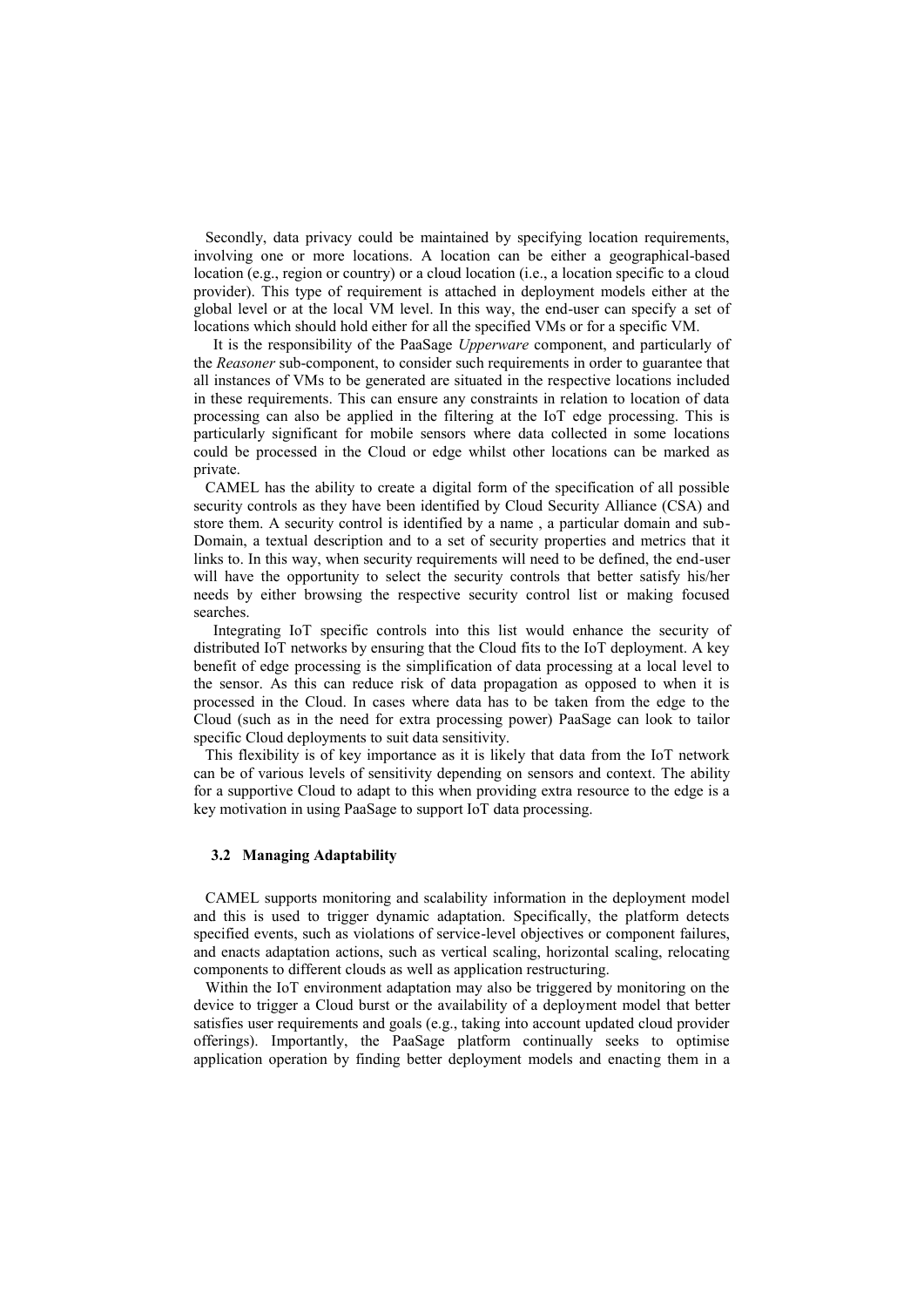cost-efficient and safe manner. Deriving deployment models relies on a user-provided utility function that represents the extent to which a given deployment model satisfies user requirements and goals.

## **4 Use Cases and Implementation**

 The use case in which we have developing an initial deployment of our prototype is focused on the Smart City. Requirements for the platform in terms of business case and function were sourced from Canary Wharf as part of a Smart City Challenge [1].

#### **4.1 Smart Cities**

 Smart Cities can be defined in a variety of ways. A common feature in all definitions is the use of connected devices within the urban environment. This includes connecting existing infrastructure and management systems with sensors in the environment to improve city management, including aspects such as traffic control, parking, air quality and lighting. However, more dynamic uses of technology within the Smart City are embracing increased processing power of devices both personal and at device level.

 Such applications include features such as personalisation of retail environments and advanced crowd management. In these scenarios the demand on computing power of the sensors within the environment and data processing modules varies with the numbers of people and the data demands of the application.

 Management of the performance of applications in the Smart City typically fall into the hands of various agencies with often different service demands. For example, traffic control systems are usually supplied by local authorities responsible for traffic management across wide areas and demanding high levels of application reliability. Within shopping centres typically the infrastructure is controlled by the owner of the built infrastructure. Here the service is less critical but relies on greater amounts of personal data.

 Implementation of IoT within an environment such as Canary Wharf has to balance both the application goals and with support for the reputation of the Smart City brand. Central to reputation management is the control of how data is both used and secured particularly with respect to personal data privacy.

#### **4.2 Data Processing**

 Data processing in our implementation is achieved using the Intel Edison device platform. Collection of data is achieved by the capture of Bluetooth association data from personal devices as they pass into range. . In order to better associate identity with devices the project created a portal for device registration and association with users. During the device registration process personal privacy preferences can be set in relation to data yielded from the device and how it is used. In addition to these user-defined privacy policies, a set of core privacy policies were defined. These core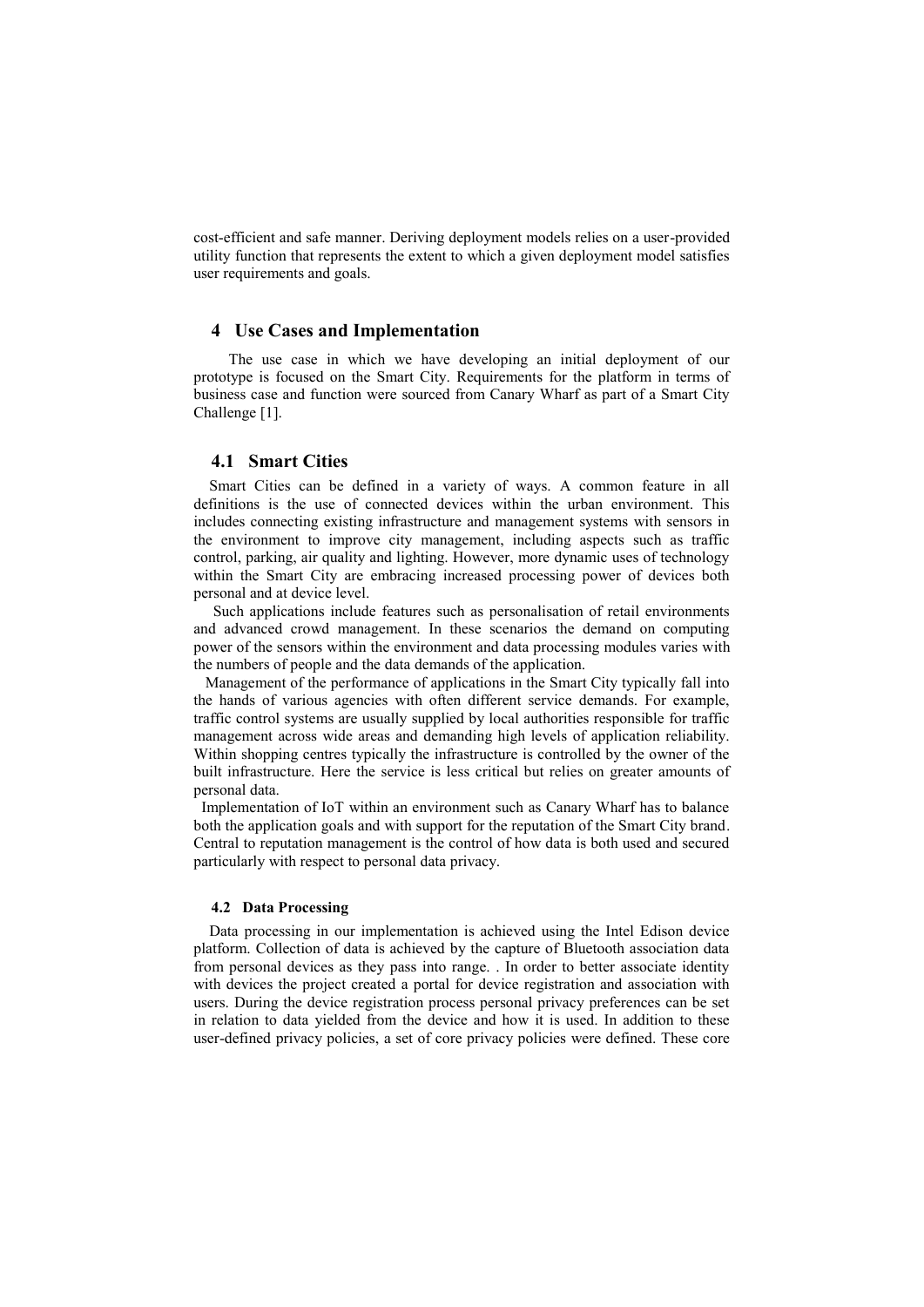policies implement the requirement to maintain the reputation of Canary Wharf within the Smart City domain.

 These requirements captured in CAMEL initially sit at the middleware layer. Pushing them down to the device enables the management of sensed data with respect to privacy preference and identity. Example policies tested on the platform defined what types of data could be collected per user or identity. To implement this a data filtering module was created for the device that configured using policy and identity.

 Identity is provided on the portal via user attributes submitted when signing onto the portal. This identity can be expressed using standards such as OAuth or SAML and transferred to the IoT platform. Policies defined by data subjects will enable association of specific context with certain users. DeviceID from sensed data is checked against identity and policy.

Using CAMEL to support the data filtering at the edge the prospect of data processing bottlenecks is reduced. Here, when the performance / processing levels of the core data processing module on the device reaches a pre-set threshold a notification is sent to Cloud burst. In this scenario, the message is sent to the PaaSage platform using the MQTT protocol.

#### **5 Related Work**

The platform presented in this paper offers a unique combination of data processing depending on the application/user specifications for computation in IoT networks. Significantly established areas for edge processing such as the routing of packets via Switches and Routers are now moving toward supported processing using Cloud based virtual networks and is the focus of newly funded research [2]..

In terms of specific IoT and Cloud integration Aneka is an IoT application development Platform-as-a-Service (PaaS) that is capable of utilizing storage and compute resources of both public clouds [4]. It provides various services that allow users to control, auto-scale, reserve, monitor and bill users for the resources consumed by their applications. It also supports resource provisioning on public clouds such as Microsoft Azure, Amazon EC2 and GoGrid as well as on private clouds such as desktops and clusters. The resource provisioning is dynamic for a certain time and cost considering past execution history of applications and budget availability.

In comparison to our work, Aneka follows a similar approach. While on the one hand, the target vision is the same i.e. on-demand resource provisioning for IoT applications, on the other hand the approach for realization the ecosystem is different. PaaSage uses simple CAMEL model to specify the properties of the IoT application i.e. constraints and adaptibility for data privacy, application performance and user preferences along with the IoT platform (which also serves for local data processing) and Aneka is itself a dedicated .NET-based application development PaaS.

In [9], the Webinos system pushes XACML policies out to devices to limit the spread of personal and contextual data. While the aims of this are broadly similar, there are two key differences. Firstly, the Webinos system is based around the core concept of devices being in the personal control of users and therefore having a "personal zone" to protect. By contrast, in a Smart City there are many devices that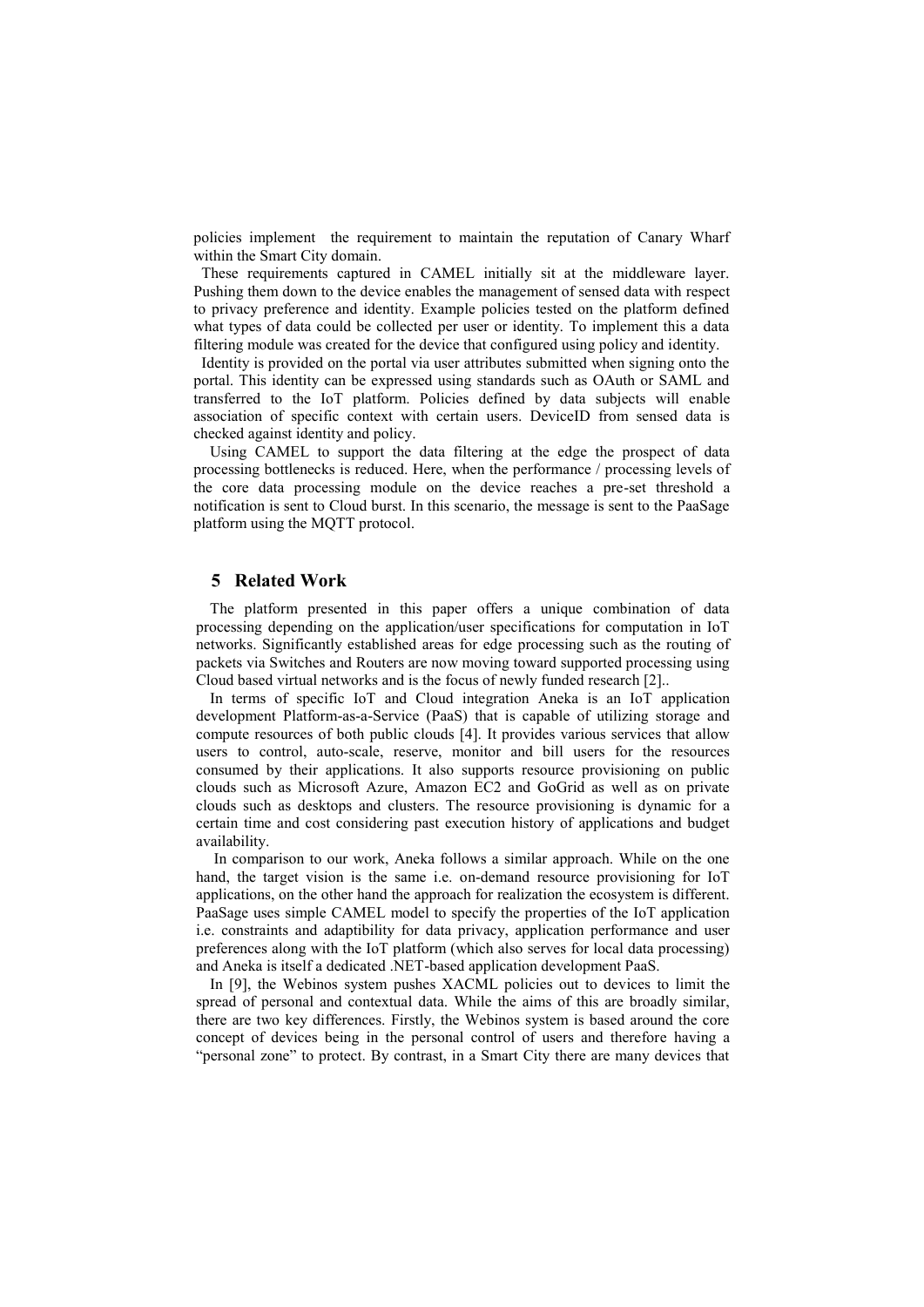collect data on many different subjects, which is dealt with in our work. Secondly, in contrast with this work, the Webinos system does not implement automatic movement of processing based on load from edge devices into the cloud.

In [5], Aazam and Huh provides a model for Fog computing which provides a layer between IoTs and the cloud. Typically, their model performs resource management for the IoTs taking into account resource prediction, resource allocation, and pricing all in a realistically and dynamically; also considering customers' type, traits, and characteristics. The authors also mention that the Fog could provision for decisions concerning the security and privacy of data collected from the WSNs and IoTs using a Smart Gateway within the layer.

Contrasting with our work, this could be viewed as a different architecture where the Fog layer provides computation, privacy, security etc as services for IoTs. In fact, it overlaps with similar concepts like mobile cloud computing (MCC) and mobileedge computing (MEC) [6]. Another notable difference as mentioned in section 2.2, these kind of edge processing can add delays therefore leading to bottlenecks. Our PaaSage platform has the flexibility to adapt by using either local or remote processing, through flexible and on-demand Cloud based support. Another drawback as pointed out in [7], Fog devices are prone to greater threats like man-in-the-middle attack as they work at the edge of networks; we use a more tightly coupled architecture with the privacy module embedded within the IOT platform.

#### **6 Future Work**

This paper documents early stage research and investigations in combining IoT with existing work on the PaaSage project. Future work involves the broadening of the initial investigations to further define links between Cloud models and IoT. Configuration interfaces between the PaaSage platform and IoT devices also require further investigation. More efficient methods for device configuration taking into account combined IoT capability are interesting points of investigation.

## **7 Conclusion**

Provision of edge processing in IoT networks can provide enhanced privacy provision and compliance in implementations processing personal data such as the Smart City. In order to support such provision at the edge extra provision for processing of non sensitive data can be provided via the Cloud. Using the PaaSage platform and Cloud modeling language CAMEL, Cloud computing infrastructure can be selected to suit the specific data processing needs and deployment characteristics of the IoT network,

#### **8 Acknowledgement**

This project has received funding from the European Community's Seventh Framework Programme (FP7/2007-2013) under Grant Agreement n° 317715".